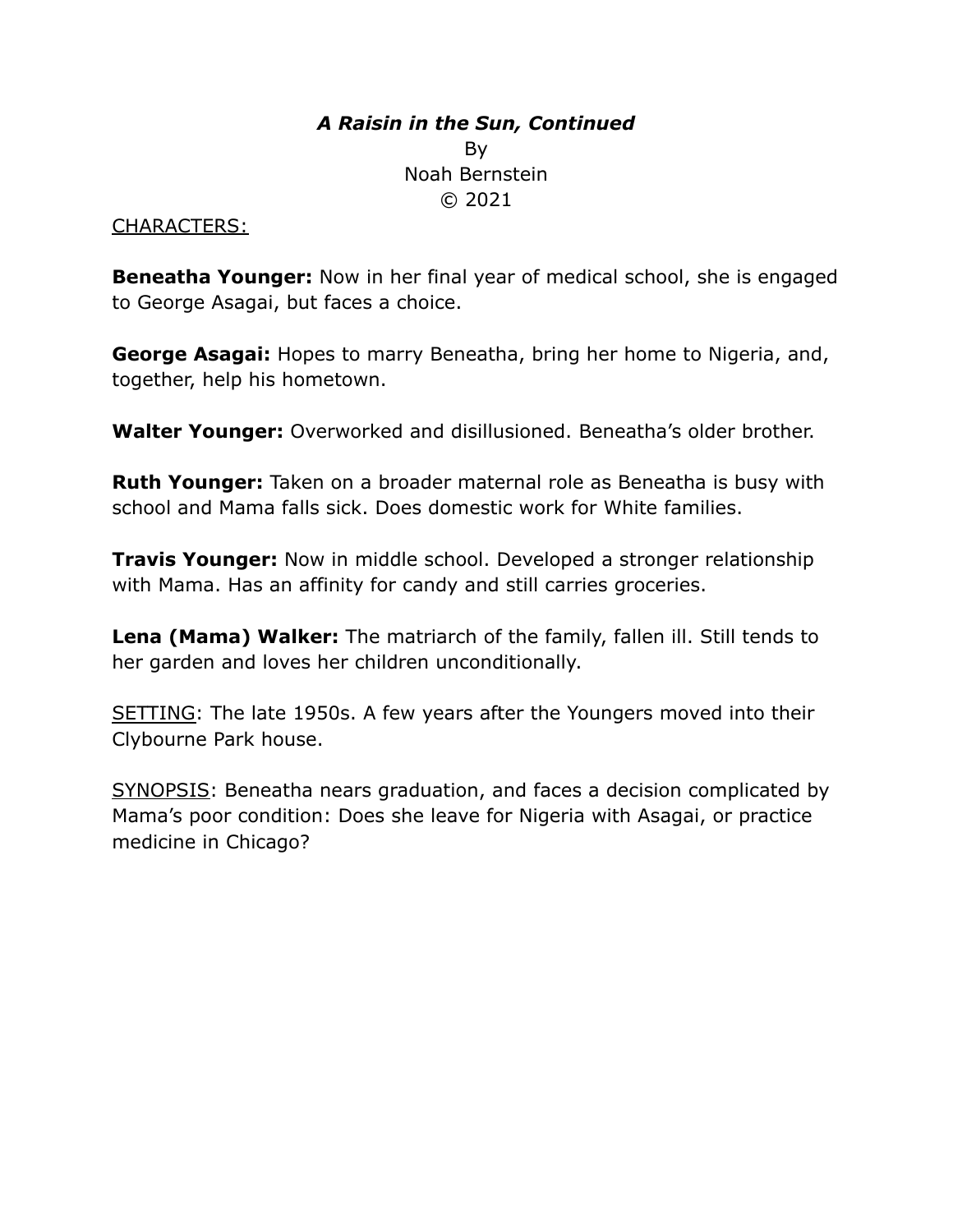## *A Raisin in the Sun, Continued Act 4, Scene 1*

*Lights up on the stage where we see Mama's garden, now three years in the making, flush with tulips and tomatoes. Her plant from the apartment is nowhere to be seen; it's hidden in the center. Dwarfed by the others, MAMA pays extra care watering and nurturing the plant. Gardening is one of her few remaining activities. The others include, but are not limited to, Beneatha's graduation and spending time with Travis.*

### **TRAVIS**

(*Bursting into the backyard as he holds up a candy bar like a trophy)* Hiya Mama! Look what I got!

### MAMA

*(Gingerly looking up, the creases on her face are more pronounced than in earlier scenes)* Oh, what've you got now? Come a little closer. I can't see it from here.

### **TRAVIS**

A candy bar. I carried groceries after school and got myself one. You wanna bite?

### MAMA

No thanks, baby. I don't have much of an appetite.

*MAMA looks over her shoulder as a car pulls in the driveway. WALTER steps out and opens the door for RUTH. The two walk in, both looking tired.*

### RUTH

Hey Travis. Hey Lena. What have y'all been up to?

### **TRAVIS**

(*Proudly*) I worked after school! Got myself a candy bar, too. RUTH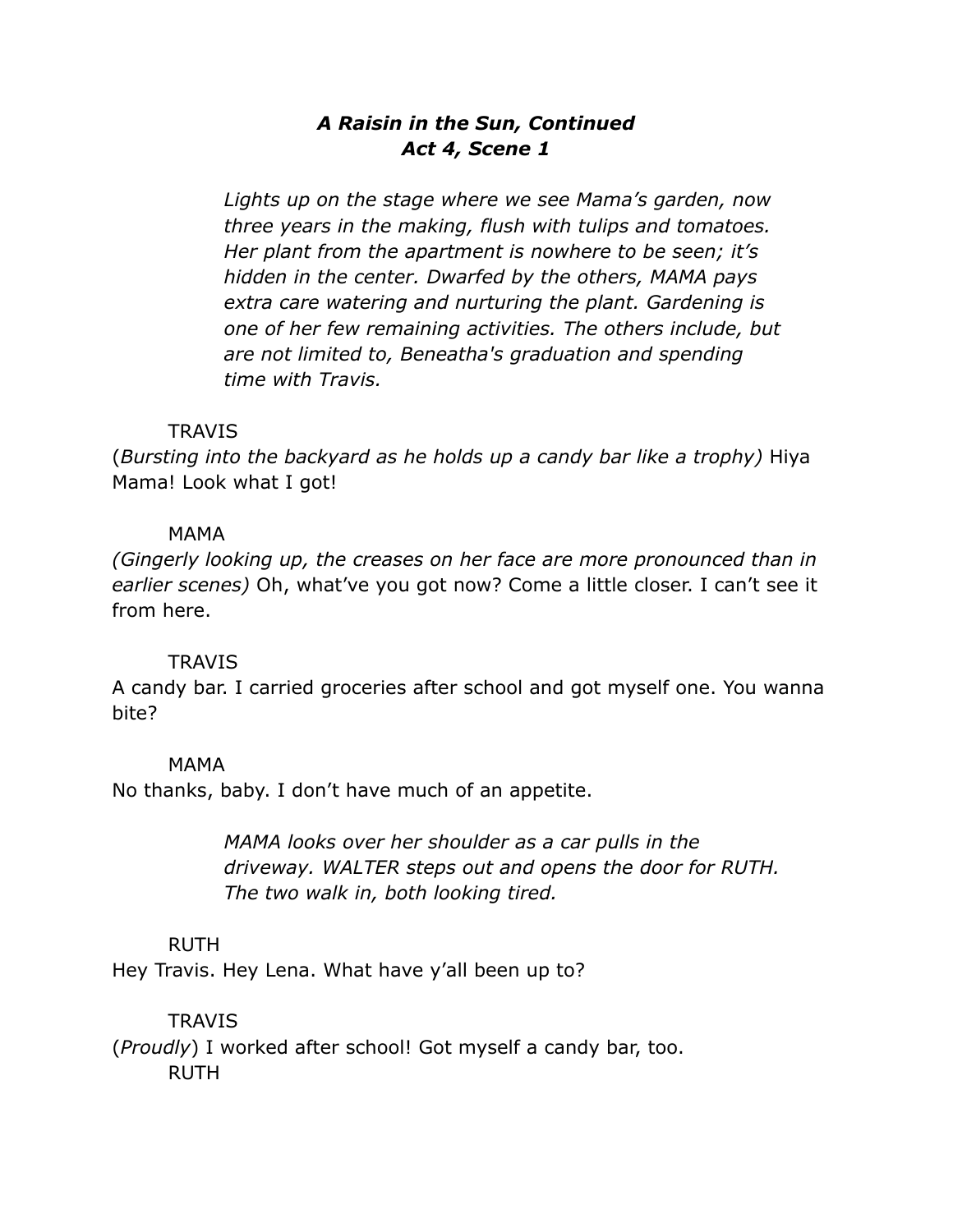Work? Oh, dear. See, Walter, this is what I'm talking about. Exactly what I've been sayin'. (*More quietly and directly to Walter*) Travis has got to get with some friends. He can't just be at the store or school all day.

## **WALTER**

(*Whispering back*) But the kid's got to work. We need the money, plus it's a good experience. Look at us. We are already working like dogs for this damn house. Besides, who would he be friends with here? Ain't none of these folk in Clybourne want their kid around any of us.

### RUTH

(*Sarcastically*) Maybe we ought to call up Linder and get his Welcoming Committee to help. Do some sort of social event for the neighborhood. (*More seriously)* Walter, he's got to make *some* friends. There's no way it's good for the boy.

### **TRAVIS**

(*Headed to the screened door*) Oh, Ma, it's fine. The store is on the way home from school and the people there are usually pretty nice.

> *Another, nicer, car pulls up parallel to the house. GEORGE steps out in his polished wingtips and helps BENEATHA drop her books on the front step. He proceeds to wave to MAMA and leave. WALTER snickers under his breath.*

## **WALTER**

(*Looking to Beneatha*) When are you gonna start working? Travis already started, and he's in middle school.

## **BENEATHA**

(Confidently) I will soon. Don't worry about me. I've got my degree, now I just need to make my mind up.

## **WALTER**

You know how to do all these things — cutting a man open, stitching him up, tending to infections — but you don't know how to work. As far as I can tell, you haven't done a damn thing with that doctorate of yours.

## **BENEATHA**

Well actually, George has invited me to Nigeria … to live and work with him.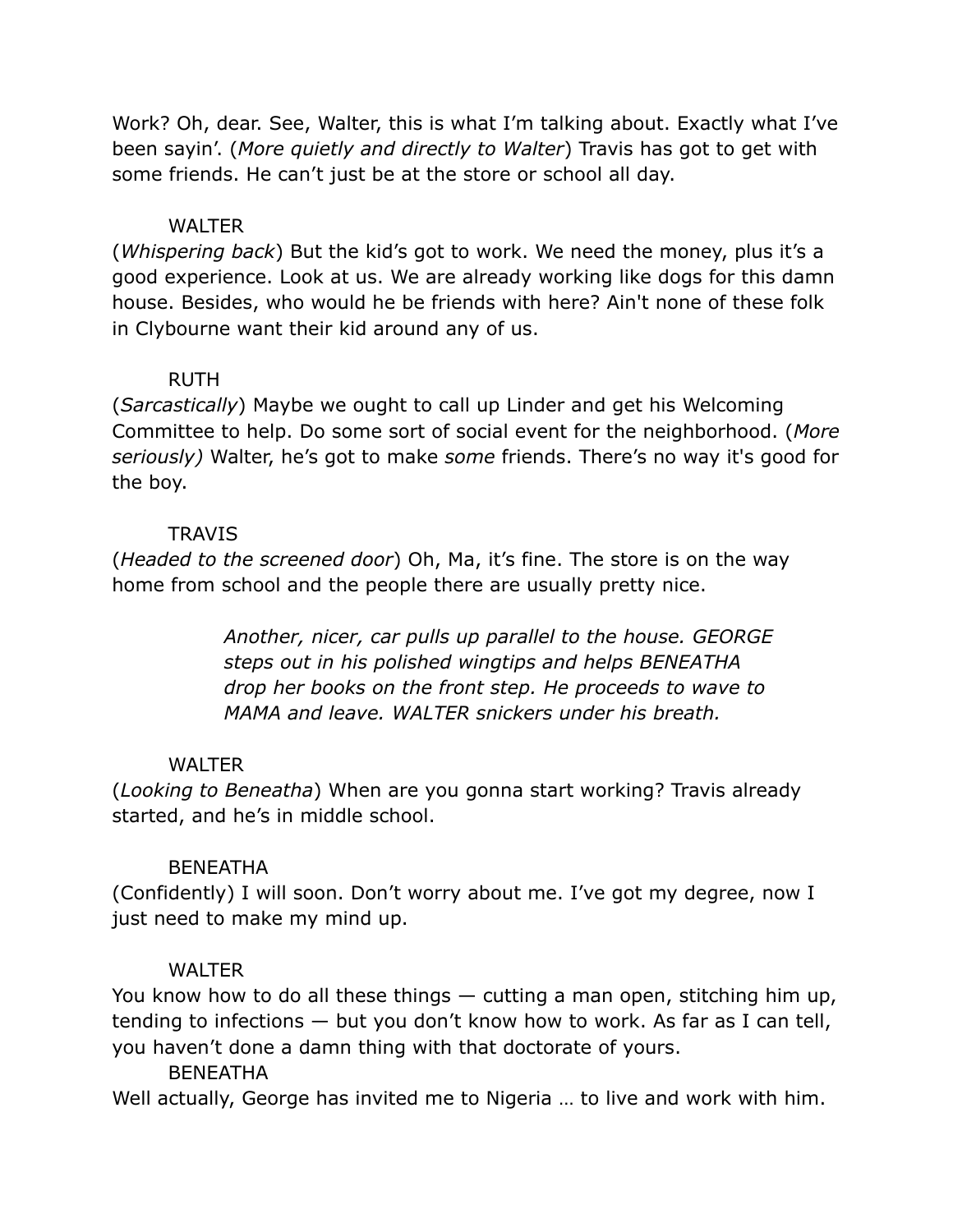*MAMA shifts uncomfortably. RUTH glances at WALTER whose frustrated laugh breaks the silence.*

### **WALTER**

You're going halfway across the world to do what? We spent tens of thousands of dollars — *thousands of dollars* — for you to leave? Do you hear yourself?

### **BENFATHA**

(Her frustration crescendos) Well, I am not sure just yet. And even if I do go, I'll be doing good work, important work. It's work that *I love*, and it'll be with someone who can at least appreciate *that*.

### **WALTER**

Well I'm sure the four of us would appreciate *you* doing something that helped *us* keep this roof over our heads and food in our mouths. Me and Ruth been working ourselves into the grave for this house — *for you* — and you're just gonna up and leave? And on top of that, I'm sure Mama wants to spend more time with you!

> *MAMA pulls herself up from the garden and wobbles over silently. The bickering immediately stops. She continues across the yard and into the kitchen. Everyone else follows her — BENEATHA defiantly strides toward her room, followed by RUTH, then WALTER dawdling far behind.*

## MAMA

(*Wiping the sweat from her brow*) It seems to get hotter and hotter every year, my goodness.

## RUTH

Here, Mama. (*Gesturing at the sink*) Drink some water and I'll grab you a seat. I'll go and grab the medicine the doctor prescribed to you.

## MAMA

Oh, I'm fine, thanks. Just a little bit dizzy. It's nothing.